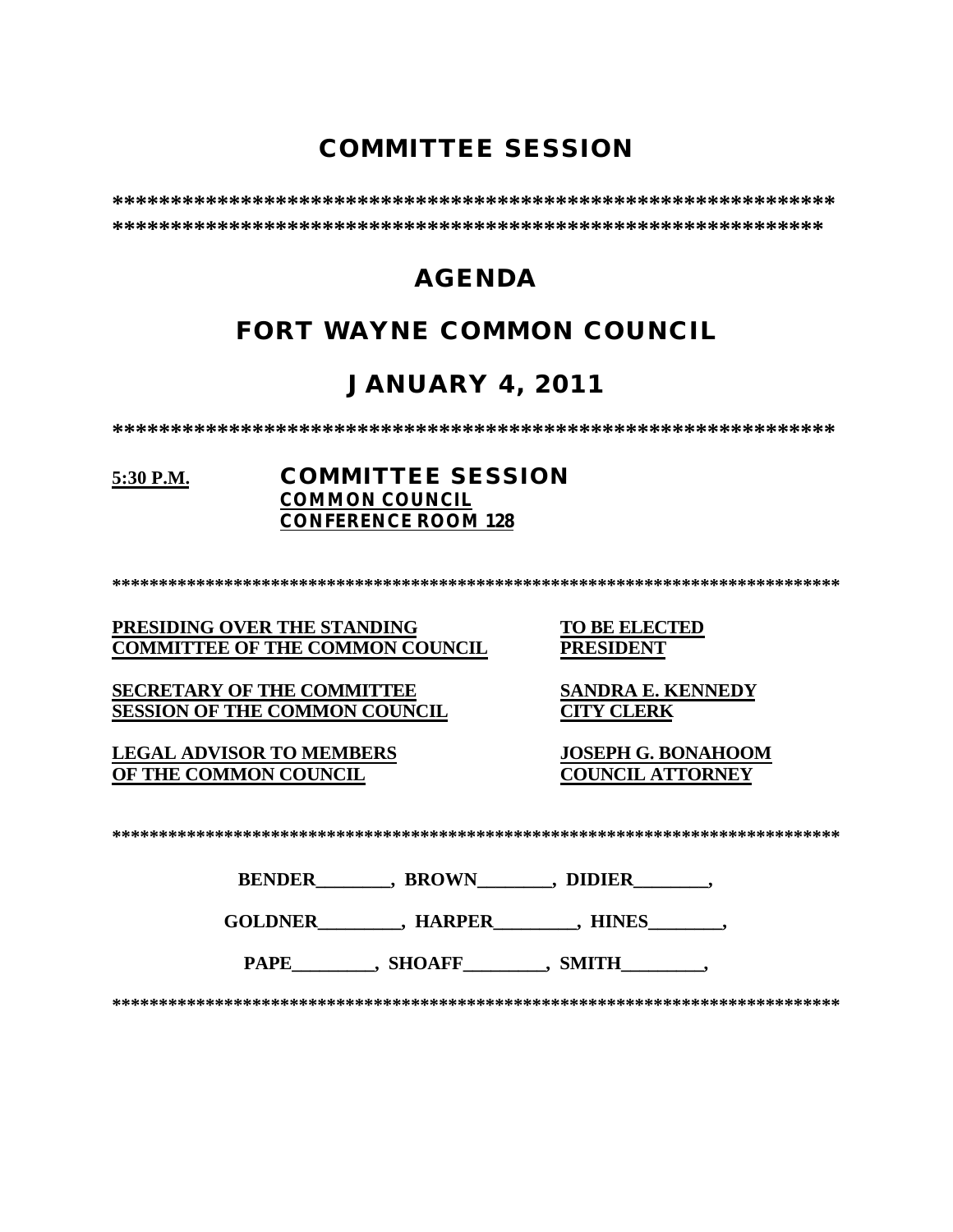# **ORDER OF THE AGENDA**

1. ROLL CALL

# 2. DISCUSSION OF PENDING<br>ORDINANCES AND RESOLUTIONS - PAGES 3 THRU 7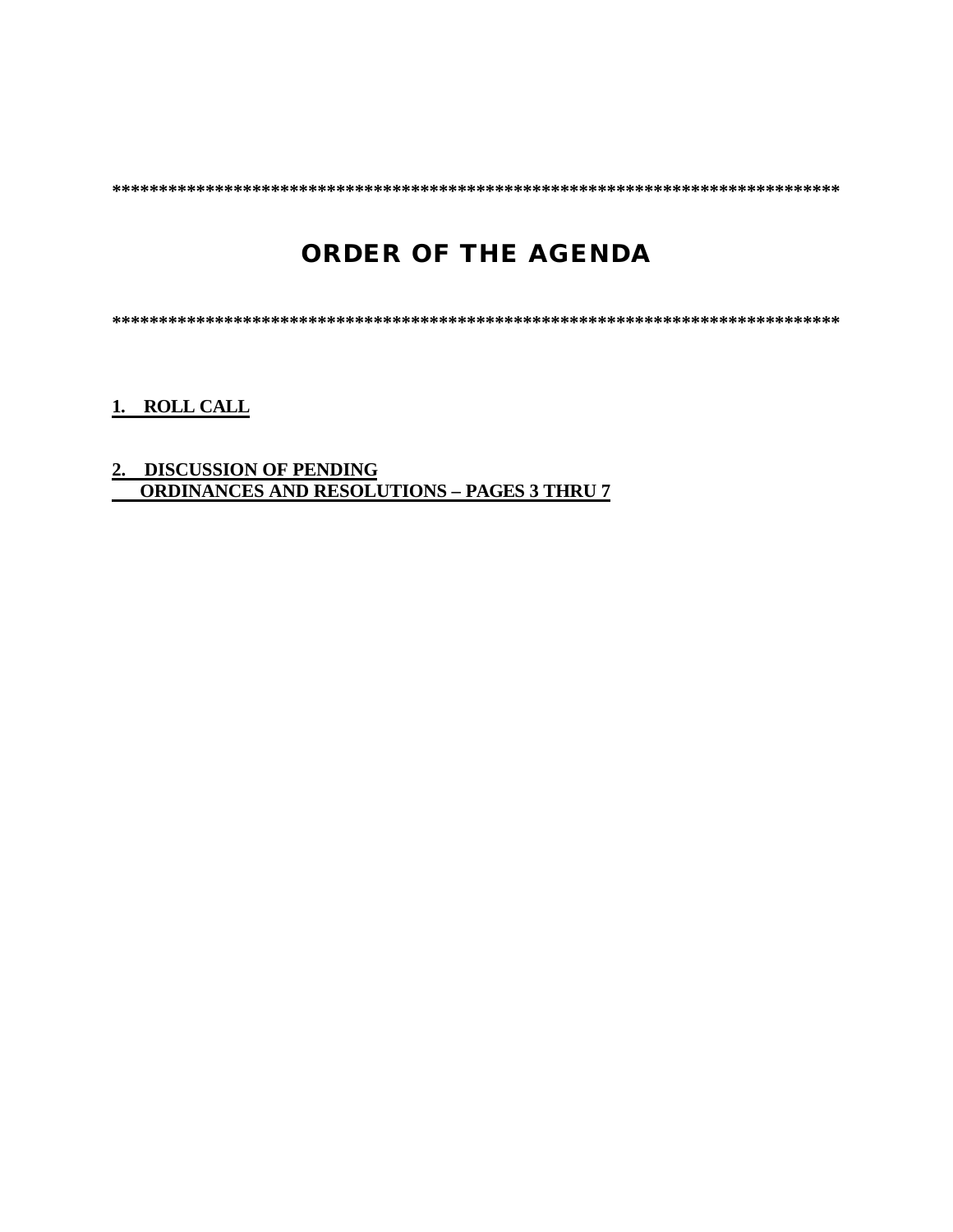# **ORDINANCES AND RESOLUTIONS UP FOR DISCUSSION**

**\*\*\*\*\*\*\*\*\*\*\*\*\*\*\*\*\*\*\*\*\*\*\*\*\*\*\*\*\*\*\*\*\*\*\*\*\*\*\*\*\*\*\*\*\*\*\*\*\*\*\*\*\*\*\*\*\*\*\*\*\*\***

# **CITY UTILITIES COMMITTEE**

*Glynn A. Hines - Chair Thomas F. Didier – Co-Chair All Council Members*

#### **ACTION**

#### **S-10-12-09**

**AN ORDINANCE approving the awarding of extension of RFQ #3083-annual requirements for the purchase of various type valves by the City of Fort Wayne, Indiana, by and through its Department of Purchasing and Underground Pipe & Valve for the Water Maintenance and Service Department**

**Total cost of \$125,722.50**

#### **S-10-12-10**

**AN ORDINANCE approving the awarding of ITB #3284-annual requirements for the purchase of fire hydrants by the City of Fort Wayne, Indiana, by and through its Department of Purchasing and Underground Pipe & Valve for the Water Maintenance and Service Department**

**Total cost of \$142,993.25**

#### **S-10-12-11**

**AN ORDINANCE approving the awarding of extension of ITB #3119-annual requirements for the purchase of small (residential) water meters by the City of Fort Wayne, Indiana, by and through its Department of Purchasing and Elster Amco Water Inc. and the Water Maintenance and Service Department**

**Total cost of \$353,864.75**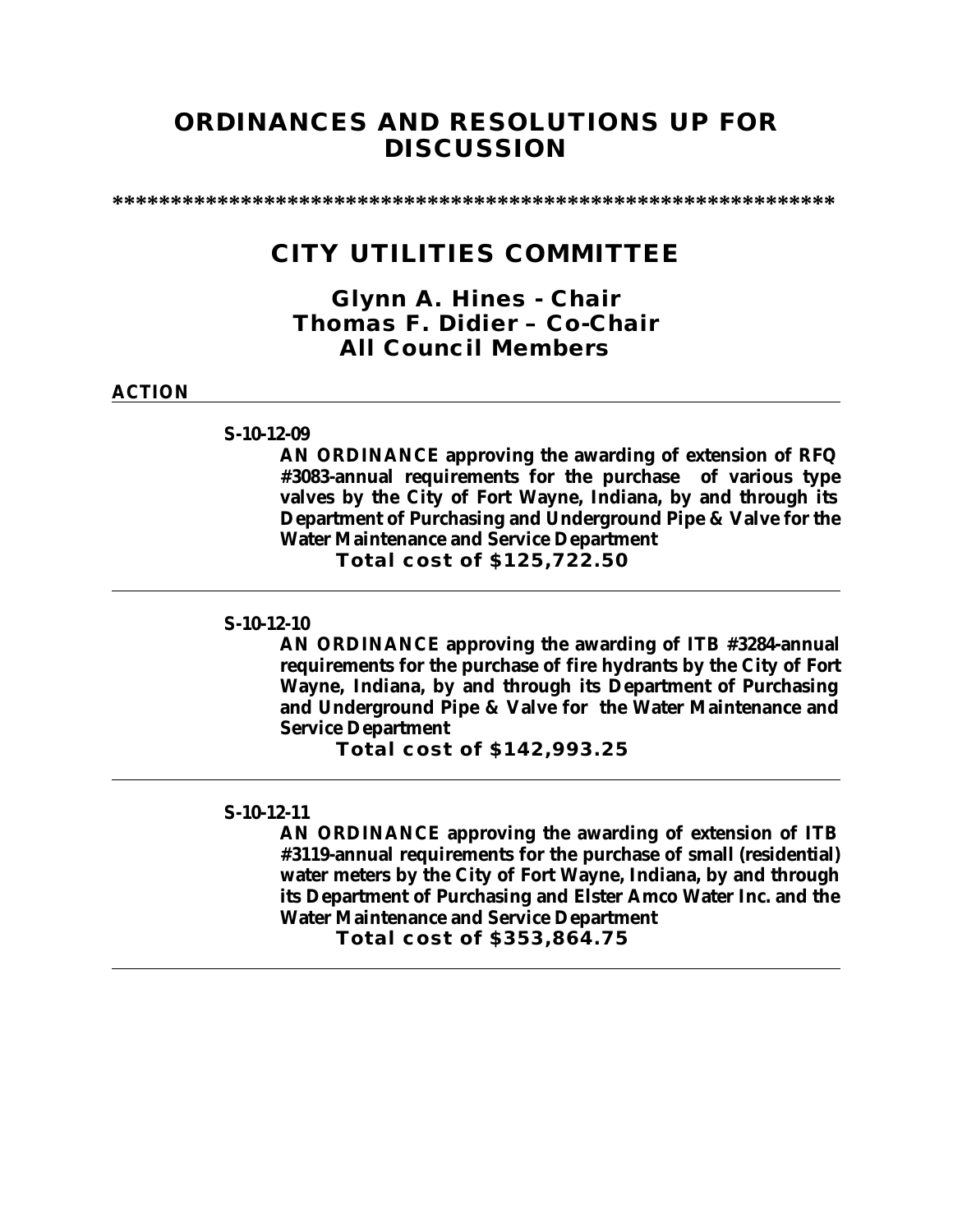## **CITY UTILITIES COMMITTEE CONTINUED**

#### **ACTION**

## **S-10-12-12**

**AN ORDINANCE approving the awarding of RFQ #3266 purchase and delivery of fluoride by the City of Fort Wayne, Indiana, by and through its Department of Purchasing and Key Chemical for the Water Filtration Plant**

**Total cost of \$104,000**

## **S-10-12-13**

**AN ORDINANCE approving the awarding of ITB #3261 purchase and delivery of powdered activated carbon by the City of Fort Wayne, Indiana, by and through its Department of Purchasing and Norit for the Water Filtration Plant**

**Total cost of \$303,000**

#### **S-10-12-14**

**AN ORDINANCE approving the awarding of ITB #3262-annual requirements for the purchase of pebble lime by the City of Fort Wayne, Indiana, by and through its Department of Purchasing and Huron Lime for the Water Filtration Plant Total cost of \$1,350,000**

#### **S-10-12-15**

**AN ORDINANCE approving the awarding of ITB #3264-annual requirements for the purchase of sodium chlorite by the City of Fort Wayne, Indiana, by and through its Department of Purchasing and International Dioxide for the Water Filtration Plant**

**Total cost of \$257,500**

#### **S-10-12-16**

**AN ORDINANCE approving the awarding of ITB #3263-annual requirements for the purchase of liquid ferric sulfate by the City of Fort Wayne, Indiana, by and through its Department of Purchasing and Kemira Water Solutions for the Water Filtration Plant**

**Total cost of \$445,200**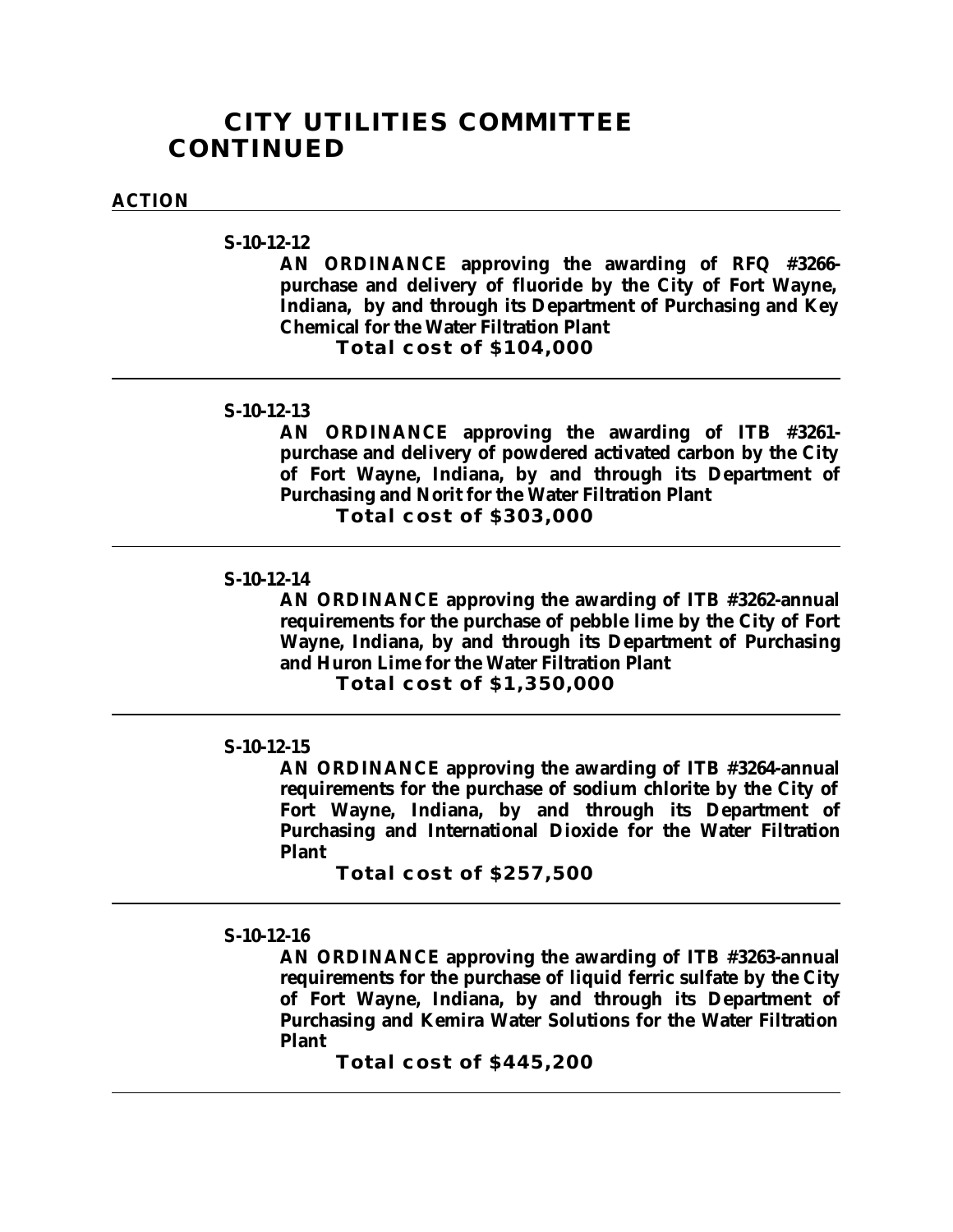# **CONTINUED**

#### **ACTION**

**S-10-12-17**

**AN ORDINANCE approving the awarding of ITB #3271 purchase and delivery of liquid ferric chloride by the City of Fort Wayne, Indiana, by and through its Department of Purchasing and Kemira Water Solutions for the Water Pollution Control Plant Total cost of \$317,532**

#### **S-10-12-21**

**AN ORDINANCE approving the awarding of ITB #3270 purchase and delivery of liquid sodium hypochlorite by the City of Fort Wayne, Indiana, by and through its Department of Purchasing and Jones Chemical for the Water Pollution Control Plant**

**Total cost of \$205,878**

## **FINANCE COMMITTEE**

*Thomas E. Smith – Chair Tim Pape – Co-Chair All Council Members*

#### **S-10-12-28**

**AN ORDINANCE approving the awarding of ITB #3285-annual contract for the purchase of aggregates by the City of Fort Wayne, Indiana, by and through its Department of Purchasing and Stone Street, Hanson Aggregates, Old Prairie, CBK Enterprises and Eshelman Sand & Gravel for the Street Department, Water Maintenance and Service Department, WPC Maintenance Department and Various other Departments within the City of Fort Wayne**

**Total cost \$561,500 Stone \$141,000 Hanson \$174,500 Old Prairie \$ 23,000 CBK \$148,000 Eshelman \$ 75,000**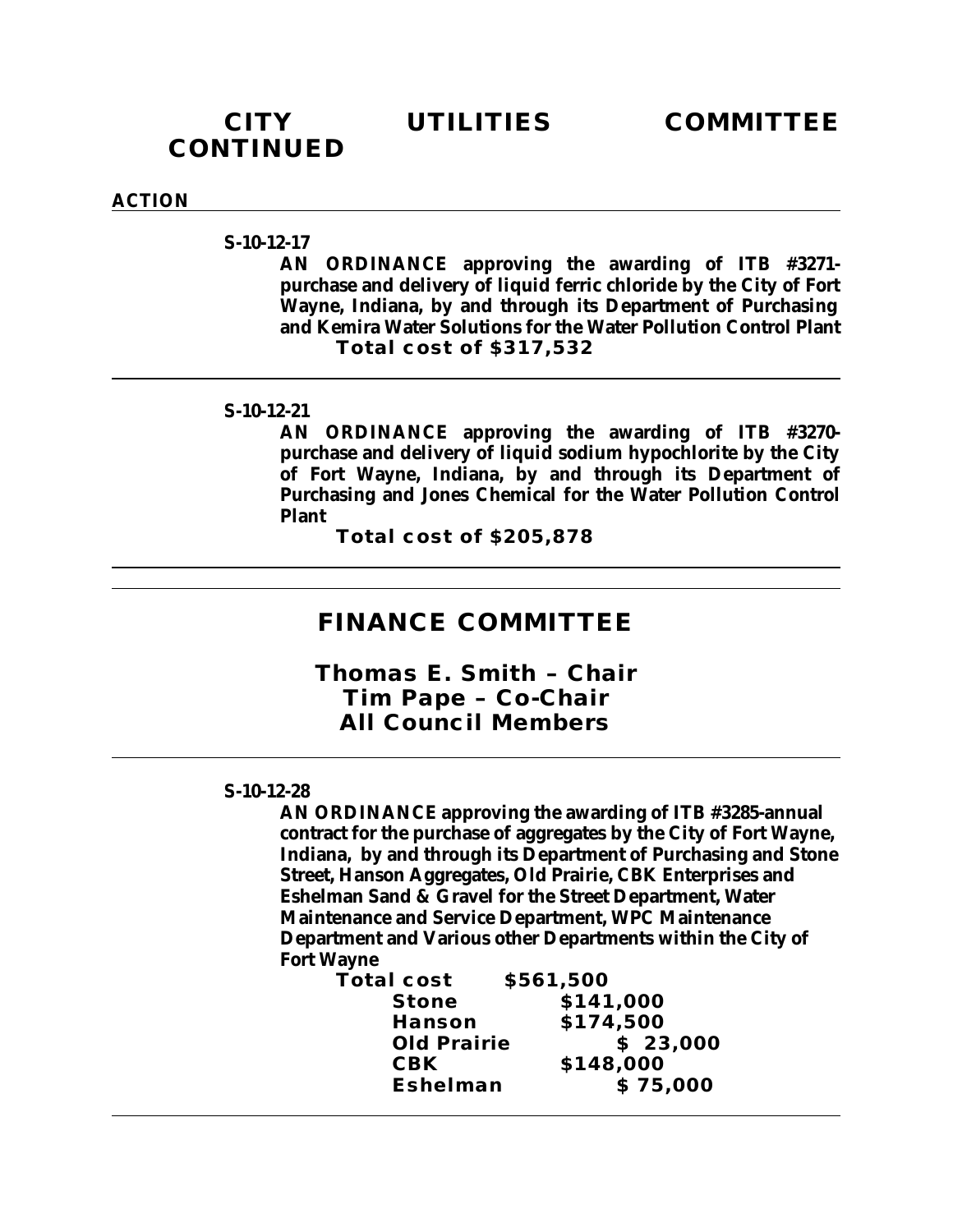# **FINANCE COMMITTEE CONTINUED**

#### **ACTION**

## **S-10-12-22**

**AN ORDINANCE approving the awarding of ITB #3303- Demolitions/Lot Restoration for properties throughout the City of Fort Wayne by the City of Fort Wayne, Indiana, by and through its Department of Purchasing and Oxendine, Leininger Excavating, Martin's and Lunz for the Neighborhood Code Enforcement** 

**Total cost of \$128,791**

| Oxendine (12) | \$84,766 |
|---------------|----------|
| Leininger (2) | \$17,305 |
| Martin's (1)  | \$5,000  |
| Lunz $(3)$    | \$21,720 |

#### **R-10-12-20**

**A RESOLUTION of the Common Council of the City of Fort Wayne, Indiana, approving an Interlocal Cooperation agreement between the City of Fort Wayne and the Board of Commissioners of Allen County, Indiana allowing L.H. Medical Corporation to retain its abatements granted by Fort Wayne Common Council**

## **REGULATIONS COMMITTEE**

*Mitch Harper – Chair Karen E. Goldner – Co-Chair All Council Members*

## **G-10-12-25**

**AN ORDINANCE amending Chapter 97: Parks and Recreation, Operation of Vehicles of the Fort Wayne Code of Ordinances, for the purpose of addressing types of vehicles allowed on trails and greenway systems**